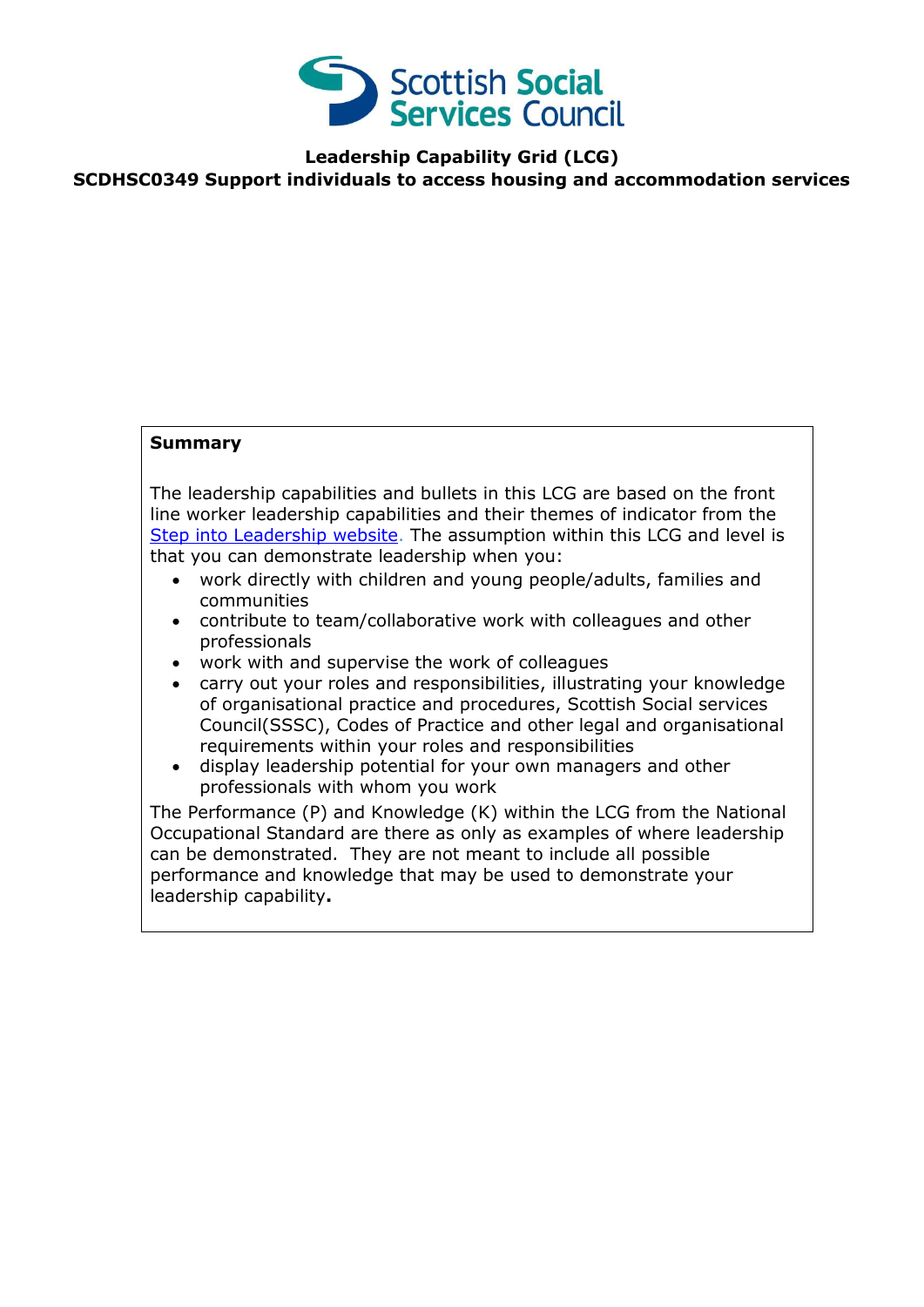

**Leadership Capability Grid (LCG)**

## **SCDHSC0349 Support individuals to access housing and accommodation services**

| Leadership<br>capabilities         | When supporting individuals to access housing and<br>accommodation services you can demonstrate leadership<br>capabilities by:                                                                                                                                                                                                                                                                                                                                                                                                                                                                                                                                                                                                                                                                                                                                                                                                                         |
|------------------------------------|--------------------------------------------------------------------------------------------------------------------------------------------------------------------------------------------------------------------------------------------------------------------------------------------------------------------------------------------------------------------------------------------------------------------------------------------------------------------------------------------------------------------------------------------------------------------------------------------------------------------------------------------------------------------------------------------------------------------------------------------------------------------------------------------------------------------------------------------------------------------------------------------------------------------------------------------------------|
| <b>Vision</b>                      | Providing a vision for those with whom you work and your organisation<br>when you:<br>• See how best to make a difference when providing active support (P4-<br>12, 22; K1-5, 11, 16, 24-25, 42-43, 54) and gathering information (P1-<br>3)<br>• Communicate and promote ownership of the vision when providing<br>active support (P4-12, 22; K1-5, 11, 16, 24-25, 42-43, 54), seeking<br>extra support (K20), working with others (P13-19, 22), planning and<br>evaluation (P10, 20-22; K38, 43, 54) and recording and reporting<br>$(P23; K32-34)$<br>• Promote social service values through active participation and<br>personalisation (P4-12, 22; K1-5, 11, 16, 24-25, 42-43, 54), working<br>with others (P13-19, 22) and evaluation (P10, 20-22; K54)<br>• See the bigger picture when demonstrating knowledge and practice of<br>organisational, local and national policies and procedures (All P; K6, 8-<br>9, 26-27, 32-34, 36-39, 41-44) |
|                                    | Displaying self leadership when you:<br>• Demonstrate and adapt leadership when supporting individuals to<br>access housing and accommodation services (All $P$ ; K23)<br>• Improve own leadership by seeking advice $(K20)$ , through feedback and<br>evaluation ( $P20-22$ ; K54) and self-reflection (K23)<br>• Take intelligent risks when supporting individuals to access housing and<br>accommodation services (P4-12, 20-22; K26-31, 49-52)<br>Demonstrate and promote resilience (P2-22; K3, 4, 19, 30)<br>$\bullet$<br>Challenge discrimination and oppression (P16, 22-23; K 1, 4, 30)<br>$\bullet$                                                                                                                                                                                                                                                                                                                                         |
| <b>Motivating</b><br>and inspiring | Motivating and inspiring others when you:<br>• Inspire people by personal example ( $P$ 4-19, 22; K14-20)<br>• Recognise and value the contribution of others (P13-19, 21-22; $K$ 9-10,<br>20)<br>• Support the creation of a learning and performance culture (P4-22;<br>K16-20, 23, 38, 43, 54)                                                                                                                                                                                                                                                                                                                                                                                                                                                                                                                                                                                                                                                      |
| <b>Empowering</b>                  | Empowering people when you:<br>Enable leadership at all levels (P4-22; K8-9; 16-20, 38, 43, 54)<br>Support the creation of a knowledge and management (P4-22; K16-20,<br>23, 38, 43, 54)<br>Promote professional autonomy (P4-22; K16-20, 23-25, 38, 43, 54)<br>Involve people in development and improvement (P4-22; K16-20, 38,<br>43, 54)                                                                                                                                                                                                                                                                                                                                                                                                                                                                                                                                                                                                           |